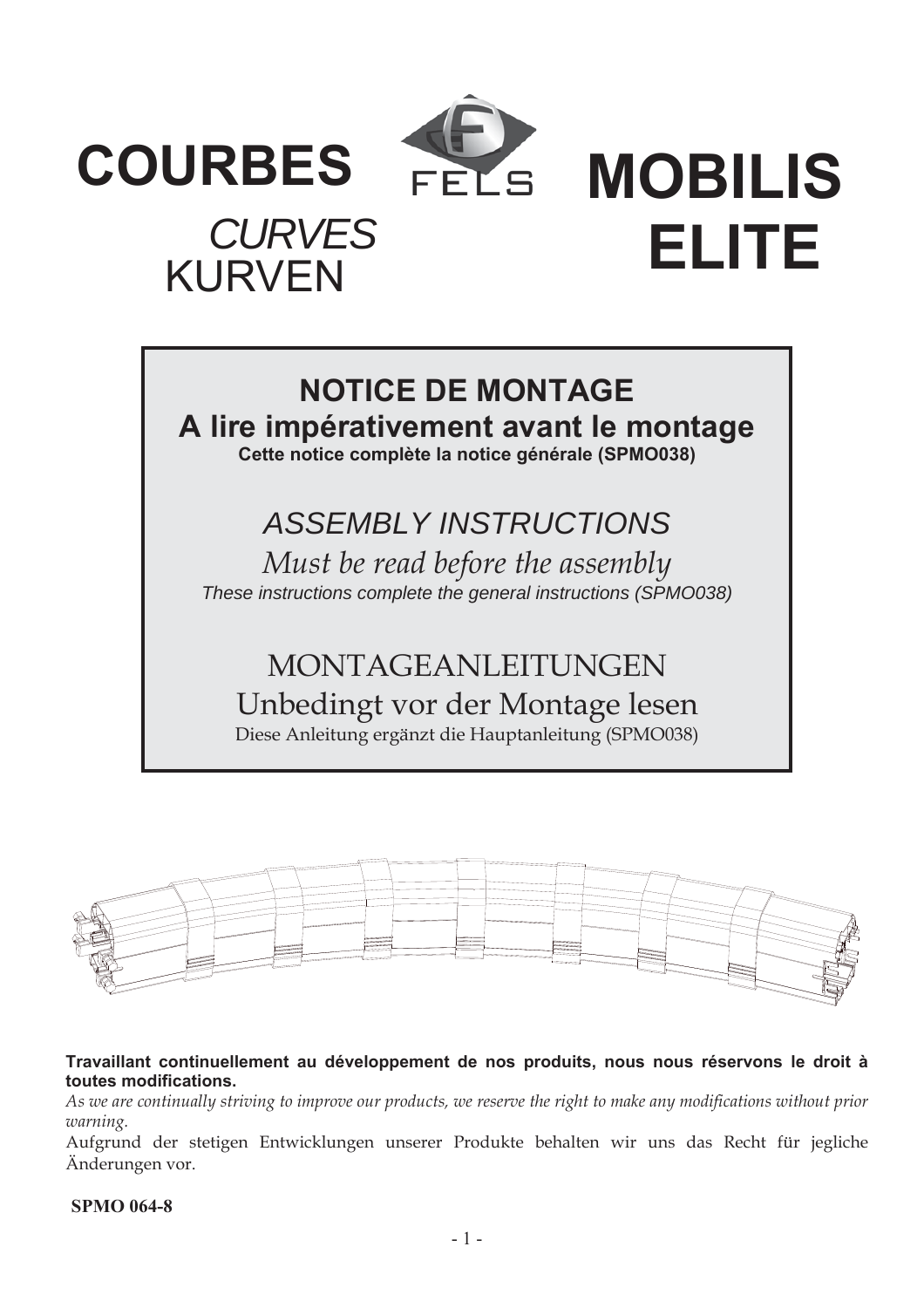#### **Préambule : les circuits courbes peuvent être constitués avec des courbes ou avec des éléments droits à conducteurs rallongés d'un côté.**

*Preamble: curve circuits can be made with curves or with straights elements with lengthened conductors on one side.*

Präambel: kurven Anlagen können entweder mit Kurven oder mit gerade Elementen mit auf einer Seite verlängerte Leitungen aufgebaut werden



**De par sa souplesse, la courbe au repos peut se trouver à un rayon légèrement différent du rayon nominal.** 

*To control the radius of the curve, take off the tightening (Warning : the curve becomes fragile). Through its flexibility, the radius of the curve at rest can be a little bit different from the nominal radius.* 

Um den Radius der Kurve zu kontrollieren, das Verschnüren ablegen (Achtung : die Kurve wird zerbrechlich). Durch ihre Biegsamkeit kann der ruhe Radius der Kurve ein bißchen unterschiedlich von dem nominalen Radius sein.

## **2. Identification** *Identification* Identifizierung

**Toutes les courbes comportent une étiquette d'identification. Exemple :**  *All curves have an identification label. Example :* Alle Kurven haben eine Identifizierung Etikette. Beispiel :

**ME4420 08/2000**   $R=2,25m$   $\alpha=60^{\circ}$  $L_{\text{Dth}} = 2,356 \text{ m}$ 

**Rayon de la courbe dans l'axe Angle de la courbe Longueur développée de la courbe R**  $\downarrow$  *Radius of the curve in the axis*  $\alpha \downarrow$  *Angle of the curve*  $\qquad \qquad$  **L**<sub>Dth</sub>  $\downarrow$  *Developed length of the curve* Radius der Kurve in der Axe Winkel der Kurve Fintwickelte Länge der Kurve

**3. Joint de dilatation entre courbes**   *Expansion joint between curves*  Dehnungsstück zwischen Kurven

#### **Si le montage d'un joint de dilatation est prévu entre deux courbes, le placer impérativement à égale distance entre les courbes.**

*If an expansion joint is planed between two curves, it must imperatively be placed at equal distance between the curves.*

Wenn die Montage eines Dehnungsstücks zwischen zwei Kurven vorgesehen ist, soll es unbedingt mit gleicher Entfernung zwischen den Kurven eingesetzt werden.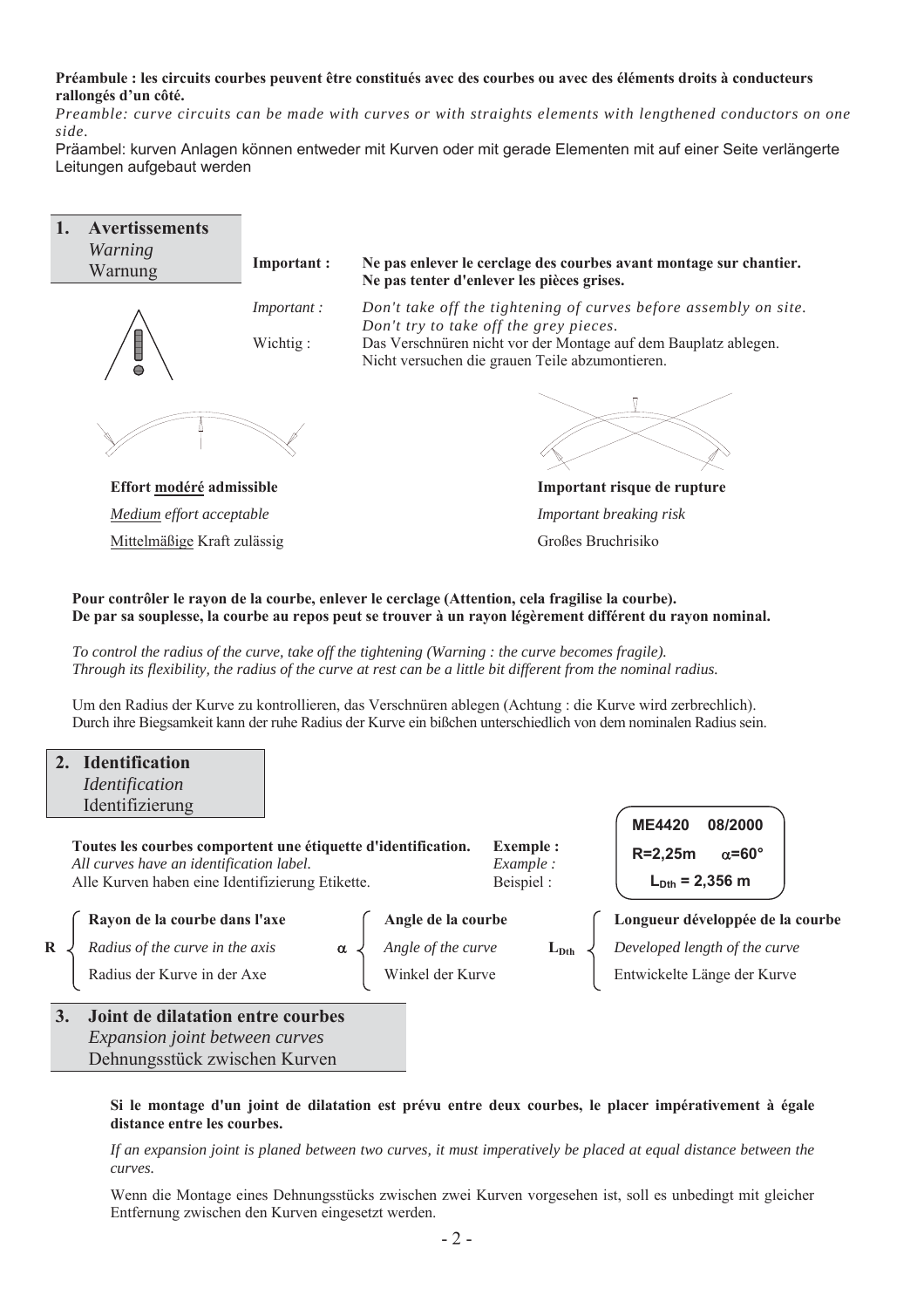## **4. Point d'ancrage**  *Fixed hanger* Festaufhängung



**Toujours placer des points d'ancrage sur les courbes, à proximité des extrémités (évite le décrochement en cas de dilatation).** 

*Always place fixed hangers on all curves, close to the ends (risk of unhooking in case of expansion).* 

Immer Festaufhängungen auf alle Kurven in der Nähe den Enden einsetzen (sonst gibt es ein Risiko, daß die Linie wegen der Dehnung abhängt).



 $\text{Si } L_{\text{Dth}} \leq 2 \text{ m} \text{ et } \alpha \leq 90^{\circ}$ **2 points d'ancrage**

*If*  $L_{Dth} \leq 2$  *m* and  $\alpha \leq 90^\circ$ *2 fixed hangers*

Wenn  $L_{\text{Dth}} \leq 2$  m und  $\alpha \leq 90^{\circ}$ 2 Festaufhängungen



 $\text{Si}$  L<sub>Dth</sub> > 2 m ou  $\alpha$  > 90° **3 points d'ancrage**

*If*  $L_{Dt} > 2$  *m or*  $\alpha < 90^{\circ}$ *3 fixed hangers*

Wenn  $L_{\text{Dth}} > 2$  m oder  $\alpha > 90^{\circ}$ 3 Festaufhängungen

#### **Courbes avec éléments droits à conducteurs rallongés :**

*Curves with straight elements with lengthened conductors:*  Kurven mit gerade Elementen mit verlängerten Leitungen:





**5. Couvre-joint** *Covering flange* Verbindungsabdeckung

**Courbes de calibre 20A à 130A : à chaque extrémité, le dernier tronçon forme un angle de 3° avec l'élément auquel il est raccordé, sauf inversion du sens de courbure.** 

*Curves for intensity 20A to 130A : the last section, at each end of the curve, makes a 3° angle with the next element, excepted if bending reversal.* 

Kurven für Stromstärke 20A bis 130A: das letzte Teil, an jedem Ende des Elements, macht ein 3° Winkel mit dem nächsten Element, außer wenn Biegungsumkehrung.

**Connexion courbe-élément droit : Connexions courbe courbe :** 

*Connexion curve – straight element: Connexion curve – curve :*  Kurve – Gerade Element Verbindung : Kurve – Kurve Verbindung :